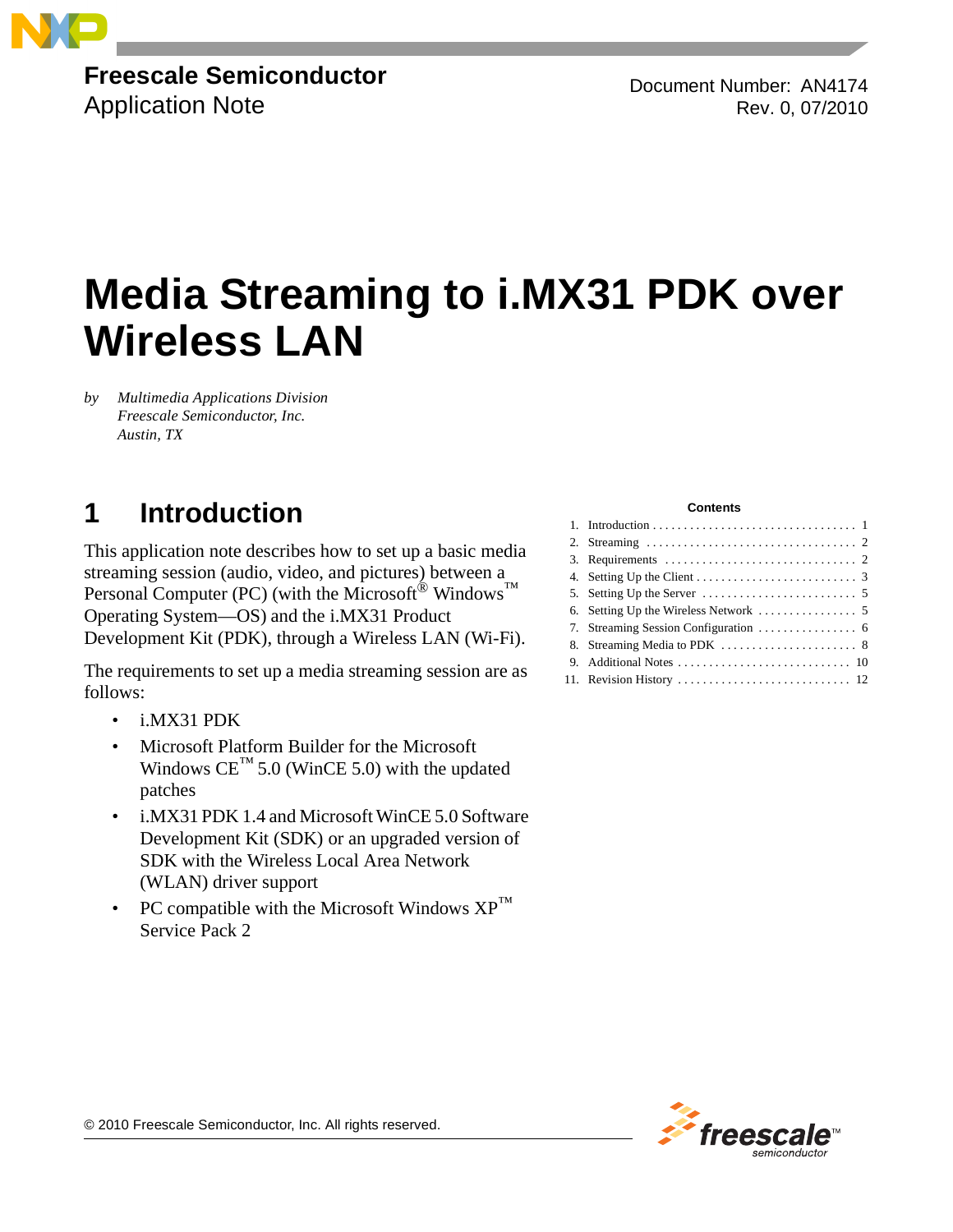

**Streaming**

- Wireless network card for the PC or a separate network router with 802.11 b/g support
- Windows Media  $Encoder^{TM}$  (WME) and Windows Media Player<sup>™</sup> (WMP)

The application note assumes that the user has a basic understanding of the i.MX31 PDK operation and is familiar with the WinCE platform builder. The important concepts such as building and deploying a WinCE OS image into the i.MX31 PDK are not described in this application note.

# <span id="page-1-1"></span>**2 Streaming**

Streaming is a method of data transfer where the data is encoded by a server for the data transfer and decoded by the clients for the data retrieval. Transferring data through streaming is different from the normal file transfer. In a streaming session, the data is processed as a continuous flow and presented to the user in parts. In this process, the client is not required to wait for the complete file to be downloaded.

The increase in the bandwidth available for the data networks and improvement in the media codecs have made streaming one of the most popular and rapidly growing media distribution channels. The streaming technique is the fundamental operational principle in various common scenarios such as watching a video in YouTube™, tuning a TV channel on a web page, watching a movie on demand (Video on Demand—VoD), follow a presentation on a remote computer, and watching TV on a mobile phone.

The key elements in a streaming session are as follows:

- Server—encodes the media (source), builds the stream of data, and uses a public or proprietary network protocol to transfer the data over the network
- Network—serves as a communication channel between the server and client(s)
- Client—uses the same network protocol used by the server and fetches the data stream from the network, decodes the media present in the network, and displays/plays the content to the end user

# <span id="page-1-0"></span>**3 Requirements**

The elements required for the streaming session are as follows:

- Server:
	- Hardware—personal computer
	- Operating System—Microsoft Windows XP with the Service Pack 2
	- Application—Microsoft WME 9 series
- Network:

Hardware—wireless network adapter or network router with 802.11 b/g (Wi-Fi) support

- Client:
	- Hardware—i.MX31 PDK (use the i.MX31 TO2.0 in the CPU card or an upgraded CPU version. Debug board is required only for the set up)
	- Operating System—WinCE 5.0 (use the i.MX31 PDK 1.4 or an upgraded version of the i.MX31 PDK 1.4 with the WLAN driver support)
	- Application—Microsoft WMP with the streaming protocol support (Microsoft Media Server—MMS and Hypertext Transfer Protocol—HTTP)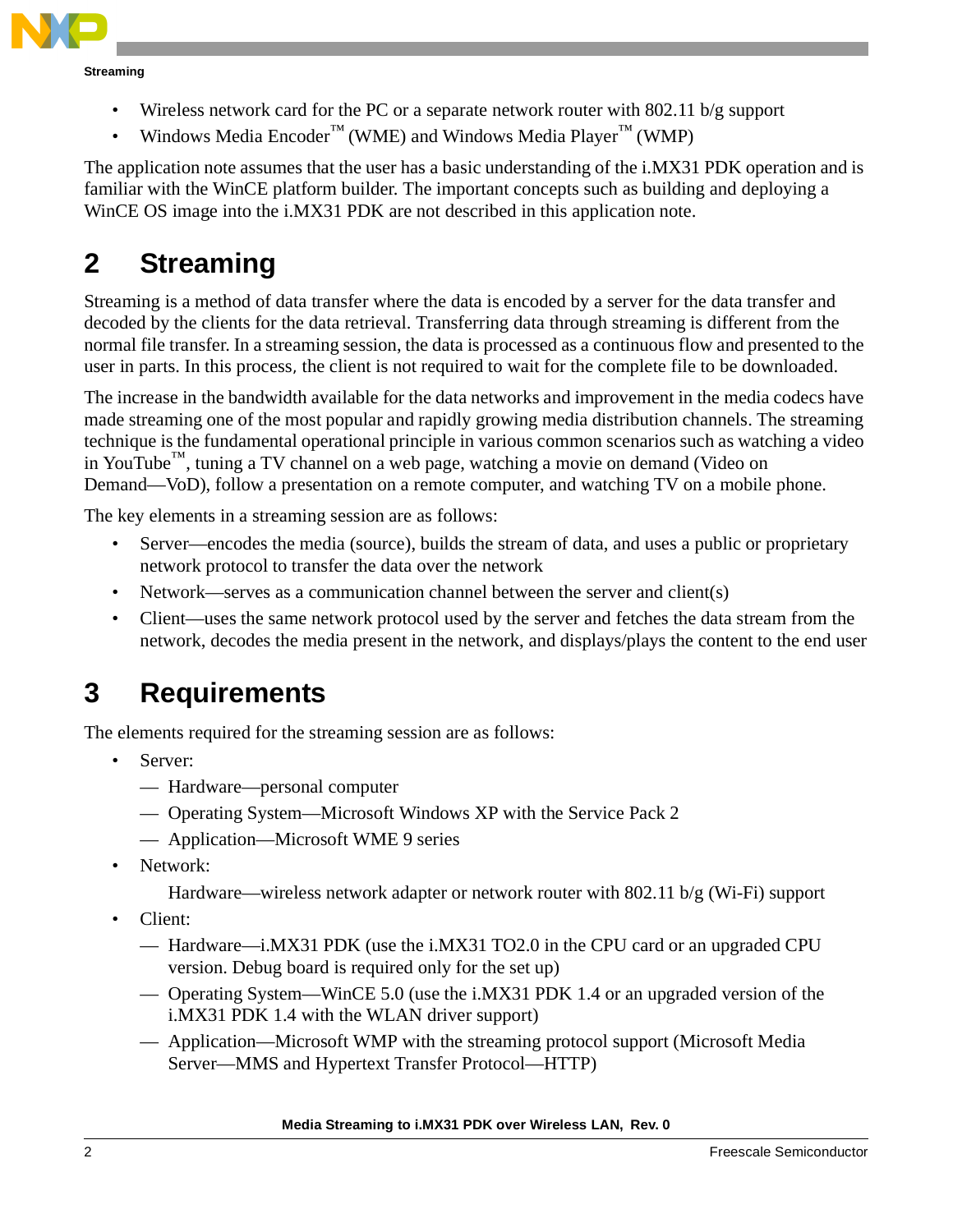



For building, deploying, and booting a WinCE 5.0 image in the i.MX31 PDK, refer to the accompanying documents of the i.MX31 PDK. The following sections describe how to set up a streaming session between a PC and the i.MX31 PDK using the Microsoft Windows Media Technologies (WMT).

# <span id="page-2-0"></span>**4 Setting Up the Client**

For setting up the client, the installed platform builder should be updated with the following software:

- latest Microsoft patches
- i.MX31 SDK 1.4 or an upgraded version of the i.MX31 SDK (refer to the documents included in the SDK 1.4 for help)

After updating the platform builder, the components listed in [Table 1](#page-2-1) should be added to the WinCE 5.0 OS image. Browse the platform builder catalog to add the WMP, streaming support, media codecs, and Wi-Fi driver.

<span id="page-2-1"></span>

| <b>Catalog Item</b>                        | <b>Sysgen Variable</b> |
|--------------------------------------------|------------------------|
| Windows Media Player                       | SYSGEN CEPLAYER        |
| Streaming Media Playback                   | <b>SYSGEN STREAMAV</b> |
| Windows Media Streaming over MMS           | SYSGEN_DSHOW_WMT_MMS   |
| Windows Media Streaming over HTTP          | SYSGEN_DSHOW_WMT_HTTP  |
| Windows Media Multicast and Multi-Bit Rate | SYSGEN_DSHOW_WMT_MULTI |
| Windows Media Streaming from Local Storage | SYSGEN_DSHOW_WMT_LOCAL |
| <b>NSC File Support</b>                    | SYSGEN DSHOW WMT NSC   |
| ASX v3 File Support                        | SYSGEN DSHOW WMT ASXV3 |
| ASX v2 File Support                        | SYSGEN_DSHOW_WMT_ASXV2 |
| ASX v1 and M3U File Support                | SYSGEN_DSHOW_WMT_ASXV1 |
| MP3 Codec                                  | SYSGEN_DSHOW_MP3       |
| <b>WMA Codec</b>                           | SYSGEN_DSHOW_WMA       |
| <b>WMA Voice Codec</b>                     | SYSGEN DSHOW WMA VOICE |
| Wave/AIFF/au/snd File Parser               | SYSGEN_DSHOW_WAV       |
| WMV/MPEG-4 Video Codec                     | SYSGEN_DSHOW_WMV       |
| WMA and MP3 Streaming                      | SYSGEN_STREAMAUDIO     |

#### **Table 1. Catalog Items with the Variables**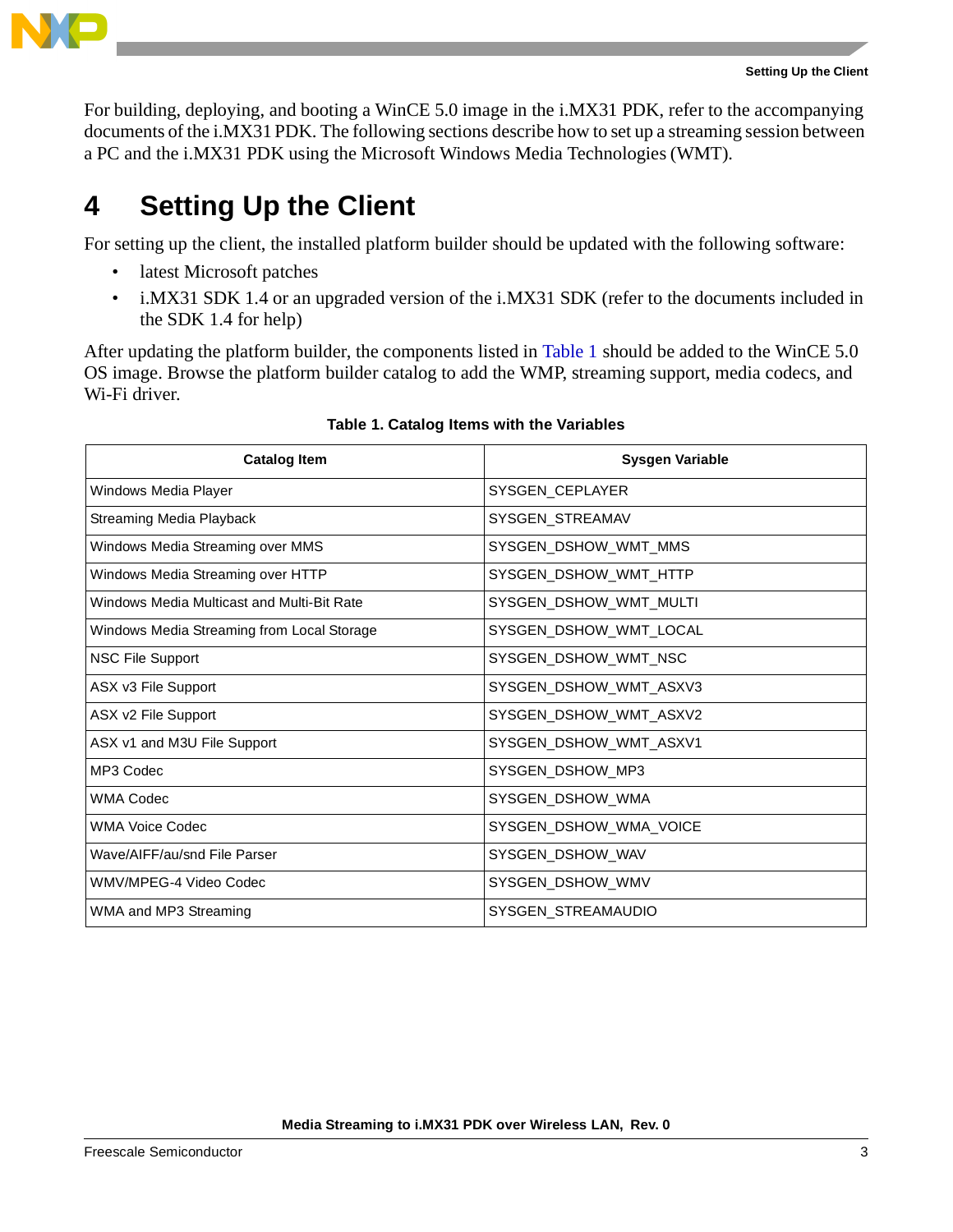

**Setting Up the Client**

The platform builder catalog is shown in [Figure 1.](#page-3-0)



**Figure 1. Platform Builder Catalog**

<span id="page-3-0"></span>Depending on the requirement, any number of supported codecs can be added based on the stream content to be played back or displayed by the i.MX31 PDK. This is described with the following example.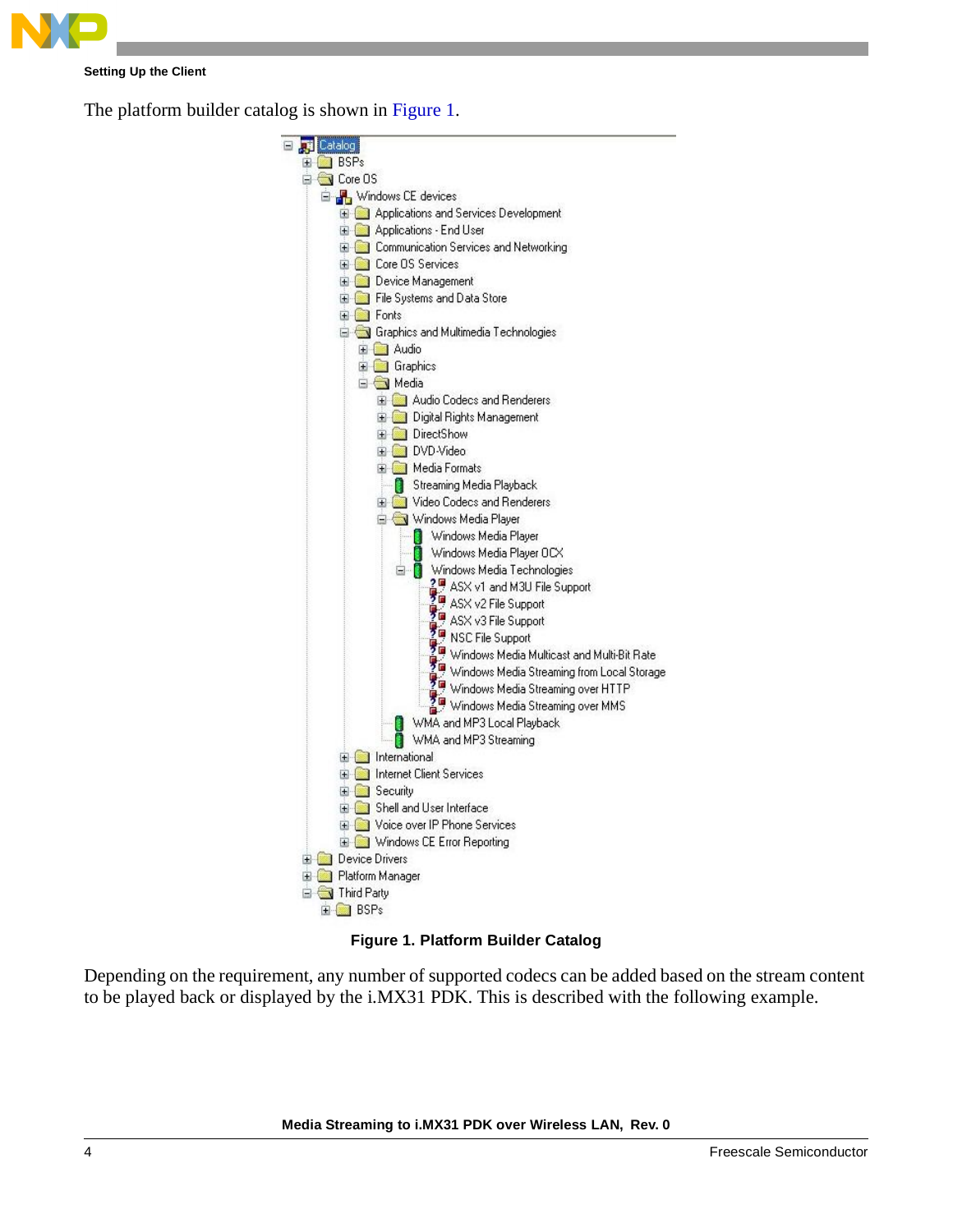

Consider a case where the BMP and JPG image decoders are required to be added. In this case, select the items in [Table 2](#page-4-2) from the catalog.

<span id="page-4-2"></span>

| Catalog Item                                  | Sysgen Variable                  |
|-----------------------------------------------|----------------------------------|
| Still Image Codec Support (Encode and Decode) | <b>SYSGEN IMAGING</b>            |
| I BMP Decoder                                 | ISYSGEN IMAGING BMP DECODE       |
| <b>JPG Decoder</b>                            | <b>SYSGEN IMAGING JPG DECODE</b> |

**Table 2. Catalog Items with the Variables**

For more information about the graphics and multimedia technologies for the WinCE 5.0, visit the Microsoft Developer Network (MSDN) website and look for the following:

- MSDN Library > Mobile and Embedded Development
- Windows Embedded > Windows Embedded CE
- Windows CE 5.0 > Product Documentation
- Windows CE Features > Graphic and Multimedia Technologies

In addition to the graphics and multimedia items, the wireless network driver should be added to the OS design. Follow the guidelines in the WLAN Driver chapter in the *i.MX31 PDK 1.4 Windows CE 5.0 Reference Manual* (926-77198) or relevant documents of the WinCE SDK release to add the wireless network driver to the OS. After completing the OS image build, download the OS image to the PDK board and boot the PDK with the OS image.

# <span id="page-4-0"></span>**5 Setting Up the Server**

The server configuration is straight forward and the configuration depends only on the WME installation. The WME 9 is available for free at the following link:

[http://www.microsoft.com/downloads/details.aspx?FamilyID=5691ba02-e496-465a-bba9-b2f1182cdf24](http://www.microsoft.com/downloads/details.aspx?FamilyID=5691ba02-e496-465a-bba9-b2f1182cdf24&displaylang=en) [&displaylang=en.](http://www.microsoft.com/downloads/details.aspx?FamilyID=5691ba02-e496-465a-bba9-b2f1182cdf24&displaylang=en)

# <span id="page-4-1"></span>**6 Setting Up the Wireless Network**

The network connection between the i.MX31 PDK and PC depends on the available hardware. One option is to use a wireless adapter on the PC and configure a point to point wireless network (ad hoc network). Another possible option is to use a network router with the Wi-Fi support. This is useful if a wireless adapter is not available in the PC or more than one client is required to be attached to the media stream.

Ensure the network parameters—IP addresses, subnet masks, and so on—are correctly configured in the PCs and i.MX31 PDK. Verify if the server (PC) and client (PDK) can communicate to each other with a ping or a similar utility.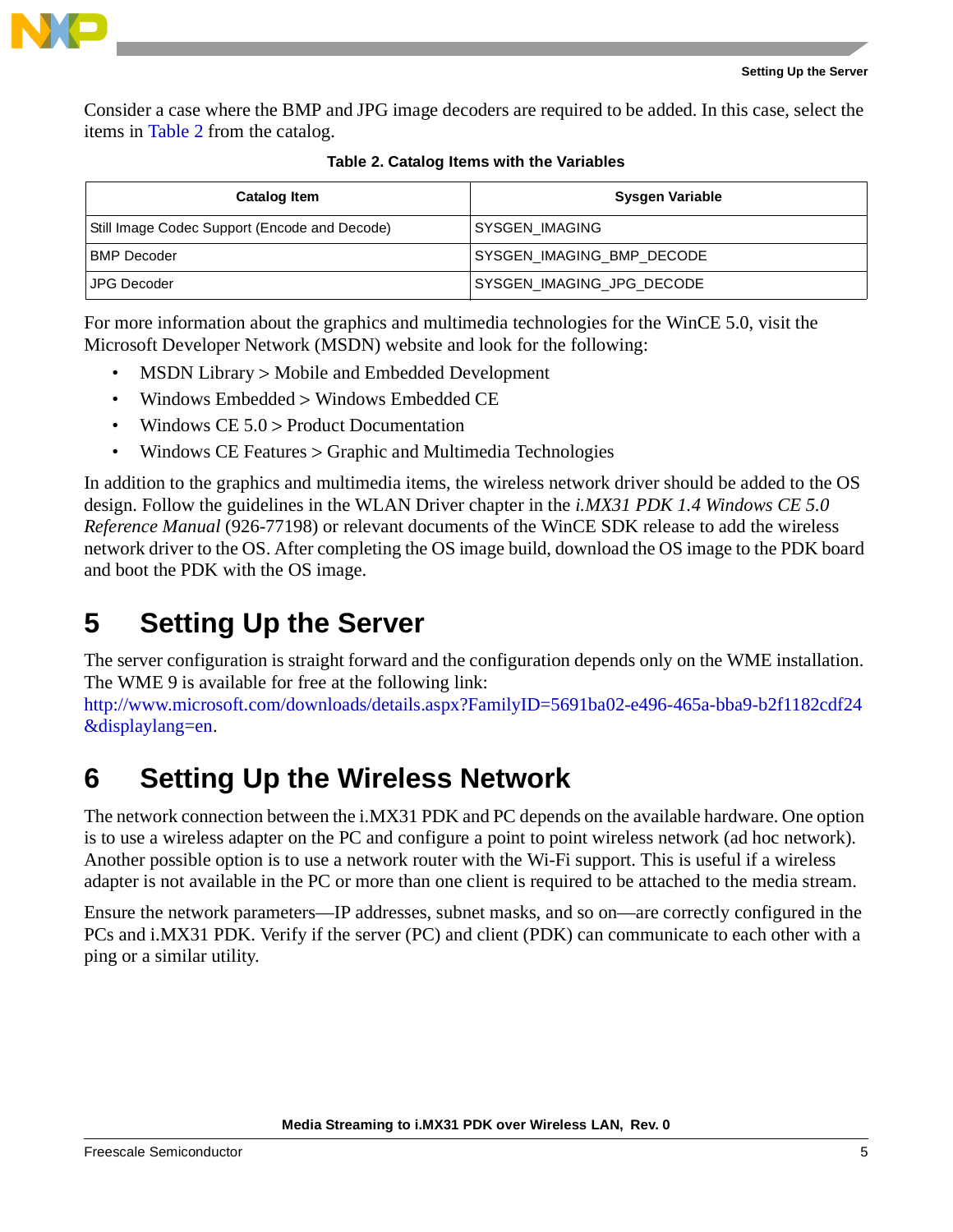

**Streaming Session Configuration**

# <span id="page-5-0"></span>**7 Streaming Session Configuration**

The steps to configure the streaming session are as follows:

1. At the server side, open the WME application. By default, the application shows the New Session window at the startup as shown in [Figure 2.](#page-5-1)

| File View Control Tools Help                                                                                                                                   |                                                                                                |
|----------------------------------------------------------------------------------------------------------------------------------------------------------------|------------------------------------------------------------------------------------------------|
| Start Encoding Stop Pause<br>S New Session <b>B</b><br>$\sqrt{ }$ Properties                                                                                   |                                                                                                |
| <b>Video</b><br><b>New Session</b><br>Zoom:<br> 10<br>Wizards<br>Quick Starts                                                                                  | $ ?  \times$                                                                                   |
| Capture audio<br>Convert a file<br>Custom<br>Broadcast a<br>or video<br>session<br>live event<br>Capture<br>screen                                             | Description<br>Broadcast a live event from attached<br>devices or computer screen.<br>$\equiv$ |
| <b>Monitor</b><br>Genel<br>$\triangledown$ Show this dialog box at startup<br><b>DRM</b> protection:<br>no<br>Video optimization:<br>٠<br>Total bit rate:<br>× | ×<br>OK<br>Cancel<br>Time remaining:<br>٠<br>Percent complete:<br>u.<br><b>System</b>          |
| Create new session.                                                                                                                                            |                                                                                                |

**Figure 2. WME Startup Window**

- <span id="page-5-1"></span>2. To create a Custom session, select the corresponding icon and click OK. This opens the Session Properties panel containing several tabs and all the streaming session properties can be configured in this window.
- 3. Add the three sources of the streaming session—Windows Media Video (WMV), MP3 file, and screen capture with the microphone input—with the Add button and change their names to meaningful ones, such as WMV-Source, MP3-Source, and Screen-Source respectively.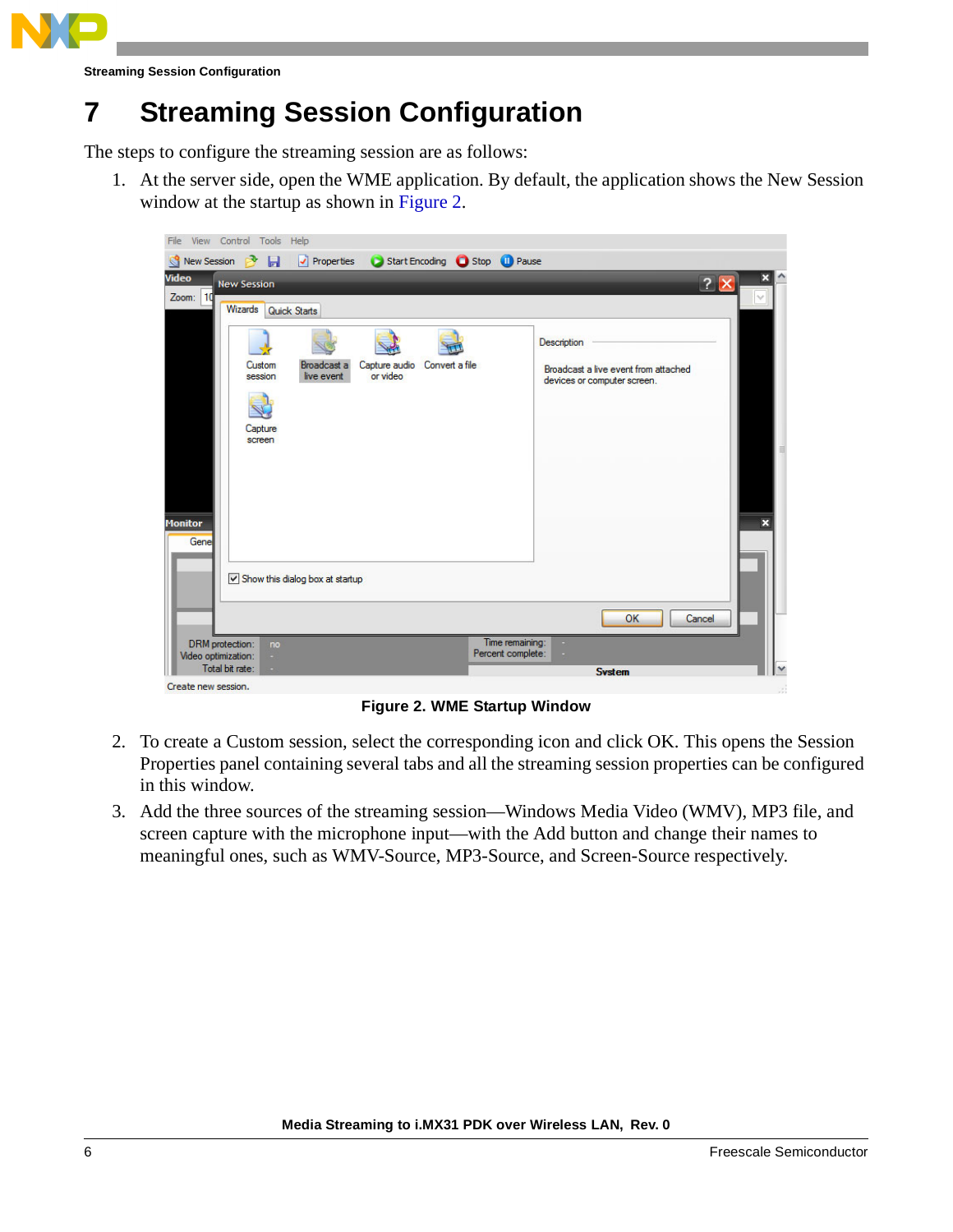

4. Select the WMV-Source, MP3-Source, and Screen-Source and configure them one after the other with the parameters listed in [Table 3](#page-6-0).

<span id="page-6-0"></span>

| <b>Name</b>   | <b>Source</b> | <b>File Name</b>                    | <b>Video and Audio Options</b>                                                                                                                       |
|---------------|---------------|-------------------------------------|------------------------------------------------------------------------------------------------------------------------------------------------------|
| WMV-Source    | File          | Look for an WMV file<br>in the PC   | Check the Video and Audio options. Leave the Script option<br>unchecked.                                                                             |
| MP3-Source    | File          | Look for an MP3 file in I<br>the PC | Though this file contains only the audio signals, the first source file<br>uses both audio and video. Therefore, these options cannot be<br>changed. |
| Screen-Source | Device        | Not available                       | Video-Screen Capture<br>Audio-select sound card and configure the microphone as input                                                                |

#### **Table 3. Source Parameters**

5. After the sources of the streaming session are configured, move to the Output tab and set the encoder port (the connection is initiated by the server or players) to a free port in the PC.

### **NOTE**

Remember the IP address and server port as these information are required at the client side.

- 6. Use the following settings to set the Compression to a proper value:
	- Destination—Pocket PC
	- Video—Pocket PC standard video (CBR)
	- Audio—CD quality audio (CBR)
	- Bit rates—259 Kbps
	- Frame Rate—20 fps
	- Output Size— $208 \times 160$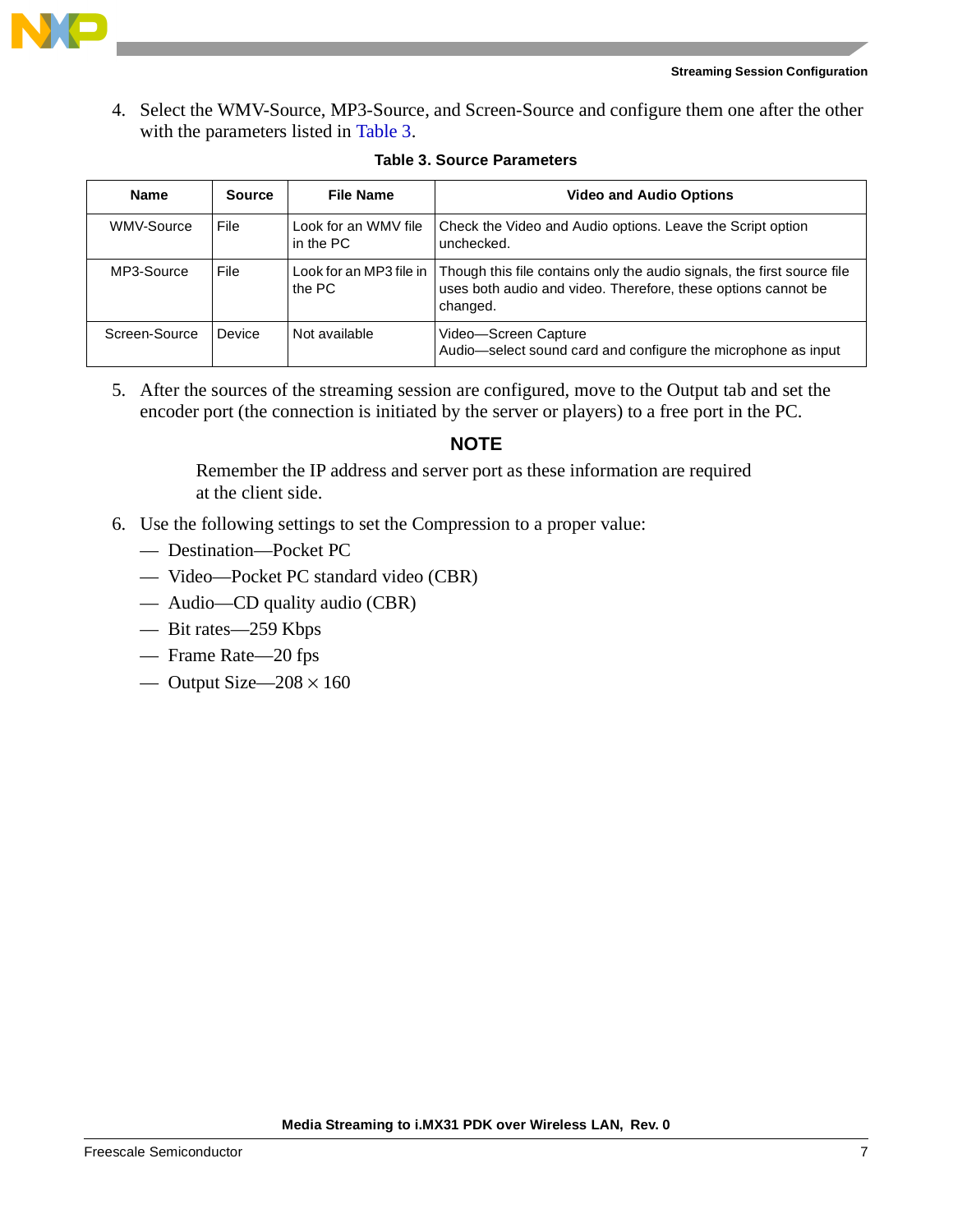

[Figure 3](#page-7-1) shows the Compression profile.

| Output<br>Sources | Compression<br>select determines the settings that are available. | Video Size<br>Select the distribution method and encoding settings for your content. The distribution method you | Attributes Processing<br>Plug-ins |              | Security Advanced |
|-------------------|-------------------------------------------------------------------|------------------------------------------------------------------------------------------------------------------|-----------------------------------|--------------|-------------------|
|                   |                                                                   |                                                                                                                  |                                   |              |                   |
| Destination:      | Pocket PC.                                                        |                                                                                                                  |                                   | $\checkmark$ | Edit              |
| Video:            | Pocket PC standard video (CBR)                                    |                                                                                                                  |                                   | v            |                   |
| Audio:            | CD quality audio (CBR)                                            |                                                                                                                  |                                   | $\checkmark$ |                   |
| Bit rates:        | <b>Bit Rate</b>                                                   | Frame Rate                                                                                                       | Output Size                       |              |                   |
|                   | 259 Kbps                                                          | 20 fps                                                                                                           | $208 \times 160$                  |              |                   |
|                   |                                                                   |                                                                                                                  |                                   |              |                   |
|                   | $\overline{\phantom{a}}$                                          | Ш                                                                                                                |                                   | ⋟            |                   |
| Two-pass encoding |                                                                   | Time compression                                                                                                 | Properties                        |              |                   |
|                   |                                                                   |                                                                                                                  |                                   | Apply        | <b>Undo</b>       |

**Figure 3. Compression Profile**

<span id="page-7-1"></span>7. Edit the Compression profile to add more bitrates and to modify the output. This can be done by using the Edit button.

#### **NOTE**

While customizing the Compression profile, ensure the selection of the Windows Media Video V8 as the video codec as this is supported by the i.MX31 PDK.

The streaming session is configured. The other streaming session properties are optional.

### <span id="page-7-0"></span>**8 Streaming Media to PDK**

The steps for streaming the media to the PDK are as follows:

1. Click Start Encoding as shown in [Figure 4](#page-7-2).

<span id="page-7-2"></span>

| File View Control Tools Help |                                                                                                   |
|------------------------------|---------------------------------------------------------------------------------------------------|
|                              | S New Session <b>B F V</b> Properties <b>C</b> Start Encoding <b>O</b> Stop <b>ID</b> Pause       |
| <b>Session Properties</b>    |                                                                                                   |
|                              | Sources   Output   Compression   Video Size   Attributes   Processing   Plug-ins   Security   Adv |



**Media Streaming to i.MX31 PDK over Wireless LAN, Rev. 0**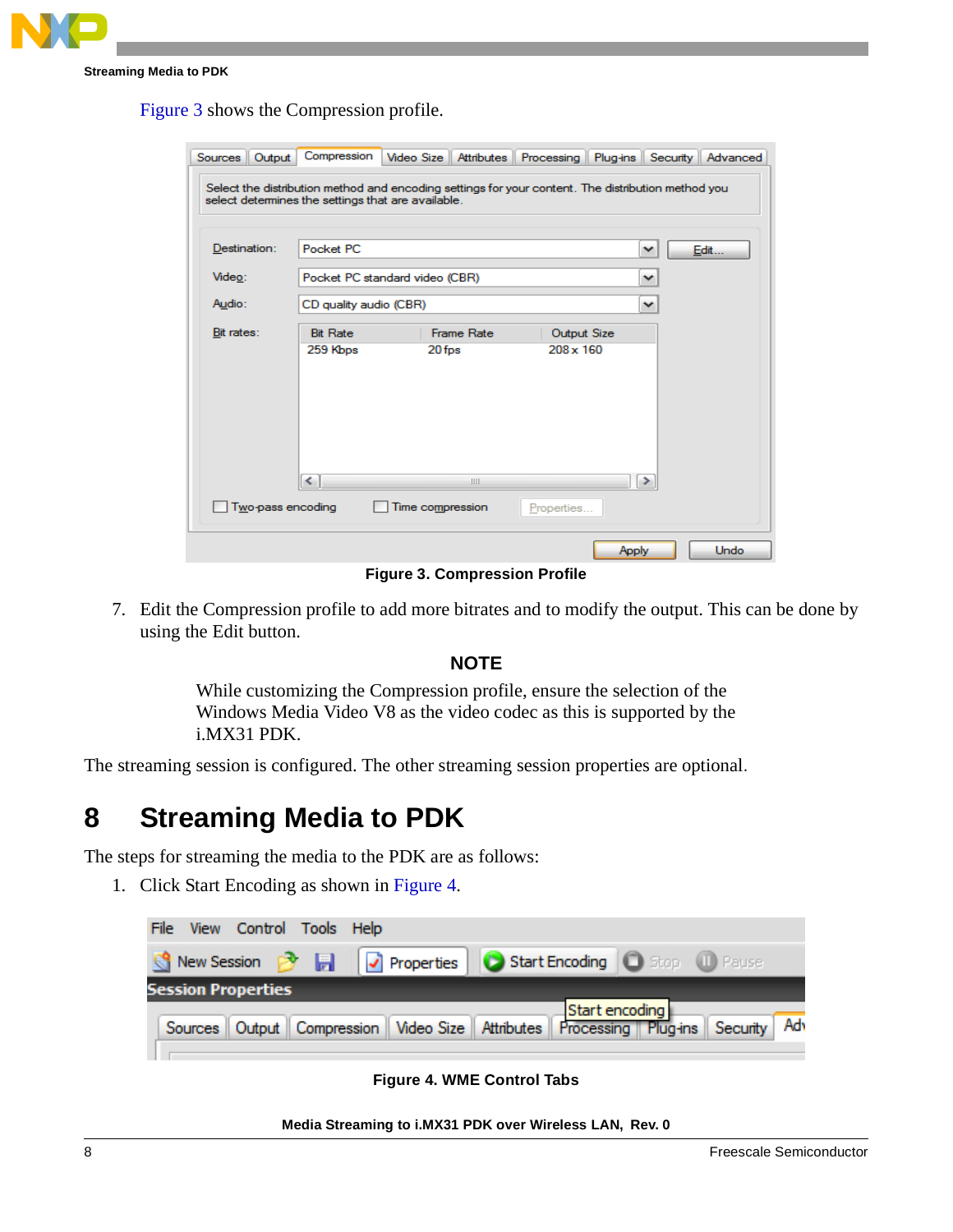

- 2. At the PDK, click File > Open as shown in [Figure 5](#page-8-0) and enter the stream URL in one of the following formats:
	- mms://<SERVER\_IP>:PORT
	- http://<SERVER\_IP>:PORT/\*

This can be described with the following example. Consider a case where the server IP address is 192.168.0.1 and the port set at the Output tab is 8080. Then, the URL is as follows:

- $-$  mms://192.168.0.1:8080
- $-$  http://192.168.0.1:8080/\*



**Figure 5. Windows Media Player at i.MX31 PDK**

<span id="page-8-0"></span>If the streaming session is set up correctly, the user should be able to see the video output and hear the audio output from the WMV and MP3 files, respectively. Also, the user should be able to see the screen capture display (the display can get distorted due to the codec and low bit rate) and hear its sound that comes from the server microphone.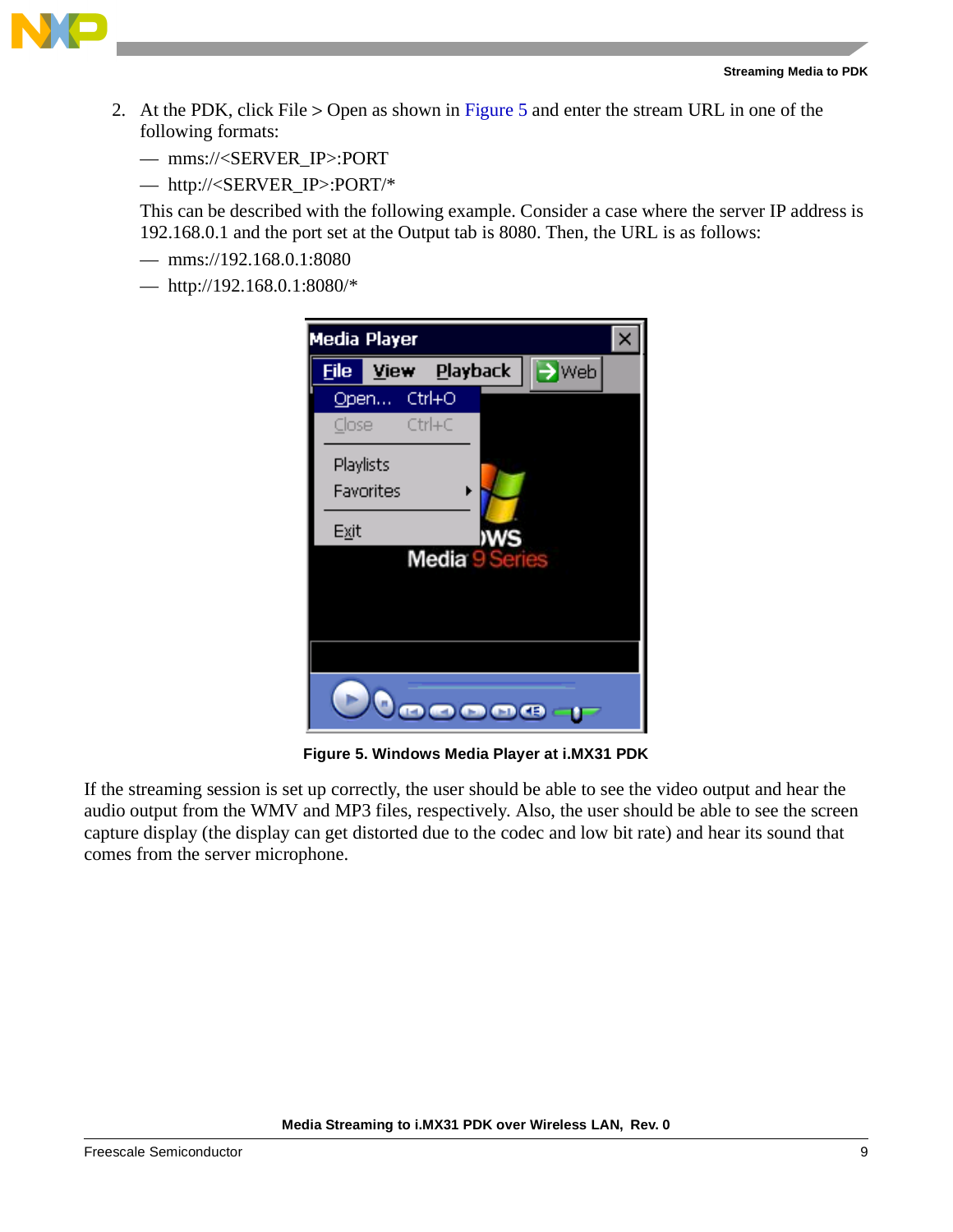

**Additional Notes**

[Figure 6](#page-9-1) shows the WME 9 at the server.

| File View Control Tools Help |                      |                |           |                       |                |                                               |          |                   |                           |                                    |             |                                     |                           |   |
|------------------------------|----------------------|----------------|-----------|-----------------------|----------------|-----------------------------------------------|----------|-------------------|---------------------------|------------------------------------|-------------|-------------------------------------|---------------------------|---|
| S New Session Pr             |                      | $\blacksquare$ |           | $\sqrt{ }$ Properties |                | Start Encoding Stop 1 Pause                   |          |                   |                           |                                    |             |                                     |                           |   |
| <b>Sources</b>               |                      | <b>×</b> Audio |           |                       | <b>×</b> Video |                                               |          |                   |                           |                                    |             |                                     |                           |   |
|                              |                      |                | audio.mp3 |                       | Zoom:          | $100%$ $\sim$                                 |          | Display: Input    | $\checkmark$              |                                    |             | Preview: 259 Kbps (208 x 160)       |                           | v |
|                              | $\blacktriangledown$ |                |           |                       |                |                                               |          |                   |                           |                                    |             |                                     |                           |   |
| <b>WMV-Source</b>            |                      |                |           |                       |                |                                               |          |                   |                           |                                    |             |                                     |                           |   |
|                              |                      |                |           |                       |                |                                               |          |                   |                           |                                    |             |                                     |                           |   |
|                              |                      |                |           |                       |                |                                               |          |                   |                           |                                    |             |                                     |                           |   |
| MP3-Source                   |                      |                |           |                       |                |                                               |          |                   |                           |                                    |             |                                     |                           |   |
|                              |                      |                |           |                       |                |                                               |          |                   |                           |                                    |             |                                     |                           |   |
| Screen-Source                |                      |                |           |                       |                |                                               |          |                   |                           |                                    |             |                                     |                           |   |
|                              |                      |                |           |                       |                |                                               |          |                   |                           |                                    |             |                                     |                           |   |
|                              |                      |                |           |                       |                |                                               |          |                   |                           |                                    |             |                                     |                           |   |
|                              |                      |                |           |                       |                |                                               |          |                   |                           |                                    |             |                                     |                           |   |
|                              |                      |                |           |                       |                |                                               |          |                   |                           |                                    |             |                                     |                           |   |
|                              |                      |                |           |                       |                |                                               |          |                   |                           |                                    |             | Input                               |                           |   |
|                              |                      |                |           |                       |                |                                               |          |                   |                           |                                    |             |                                     |                           |   |
|                              |                      |                |           |                       |                |                                               |          |                   |                           |                                    |             |                                     |                           |   |
|                              |                      |                |           |                       | <b>Monitor</b> |                                               |          |                   |                           |                                    |             |                                     |                           |   |
|                              |                      |                |           |                       |                | General                                       |          | <b>Statistics</b> | Server                    |                                    | Connections | Event Log                           | <b>EDL</b>                |   |
|                              |                      |                |           |                       |                |                                               |          | <b>Input</b>      |                           |                                    |             |                                     | Output                    |   |
|                              |                      |                |           |                       |                | Video:                                        |          |                   |                           |                                    |             | Archive:                            |                           |   |
|                              |                      |                |           |                       |                | Audio:<br>Script:                             |          | C:\audio.mp3      |                           |                                    |             | Broadcast port:<br>Server URL:      | 8080 - 1 client(s)        |   |
|                              |                      |                |           |                       |                |                                               |          | <b>Encoding</b>   |                           |                                    |             |                                     | <b>Progress</b>           |   |
|                              |                      |                |           |                       |                | Settings:                                     |          |                   |                           | CD quality audio (CBR) / Pocket PC |             | Elapsed time:<br>Time remaining:    | 00:00:02:09 (dd:hh:mm:ss) |   |
|                              |                      |                |           |                       |                | <b>DRM</b> protection:<br>Video optimization: | no<br>a. |                   |                           |                                    |             | Percent complete:                   |                           |   |
|                              |                      |                |           |                       |                | Total bit rate:                               |          |                   | 104.35 Kbps / 250.03 Kbps |                                    |             |                                     | <b>System</b>             |   |
|                              |                      |                |           |                       |                | Expected fps:<br>Average fps:                 | ä,       |                   |                           |                                    |             | Disk space left:<br>Disk time left: | 9.27 GB                   |   |
|                              |                      |                |           |                       |                | Total scripts:                                |          |                   |                           |                                    |             | CPU load:                           | 2%                        |   |

**Figure 6. WME 9 at the Server** 

# <span id="page-9-1"></span><span id="page-9-0"></span>**9 Additional Notes**

Now, the user should be able to stream the media content from a host computer to the i.MX31 PDK using the wireless network. If the user intends to build a streaming application (both server and client side) on their own, refer to the Microsoft WME SDK. This software package can save many hours of development as the WME SDK offers ready to use libraries (Dynamic-Link Library*—*DLLs) and convenient Application Programming Interface (API) for different programming languages, such as Visual Basic, Visual C++, and C#.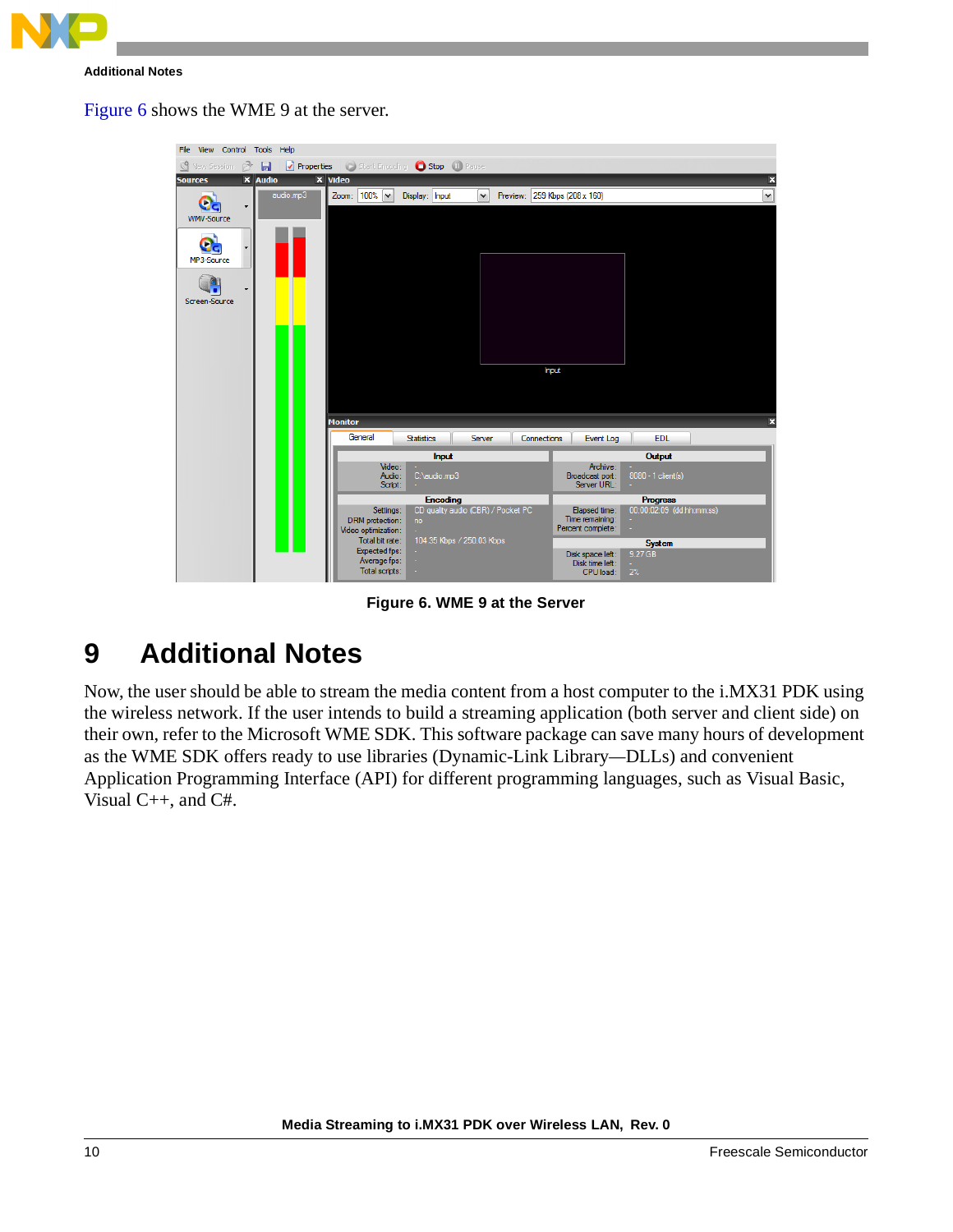

This can be described with an example. [Figure 7](#page-10-0) shows the snapshots taken from an i.MX demo. This demo replicates the WME functionalities and provides customized features and interface to the user.

<span id="page-10-0"></span>

**Figure 7. Streaming Application with WME Functionalities**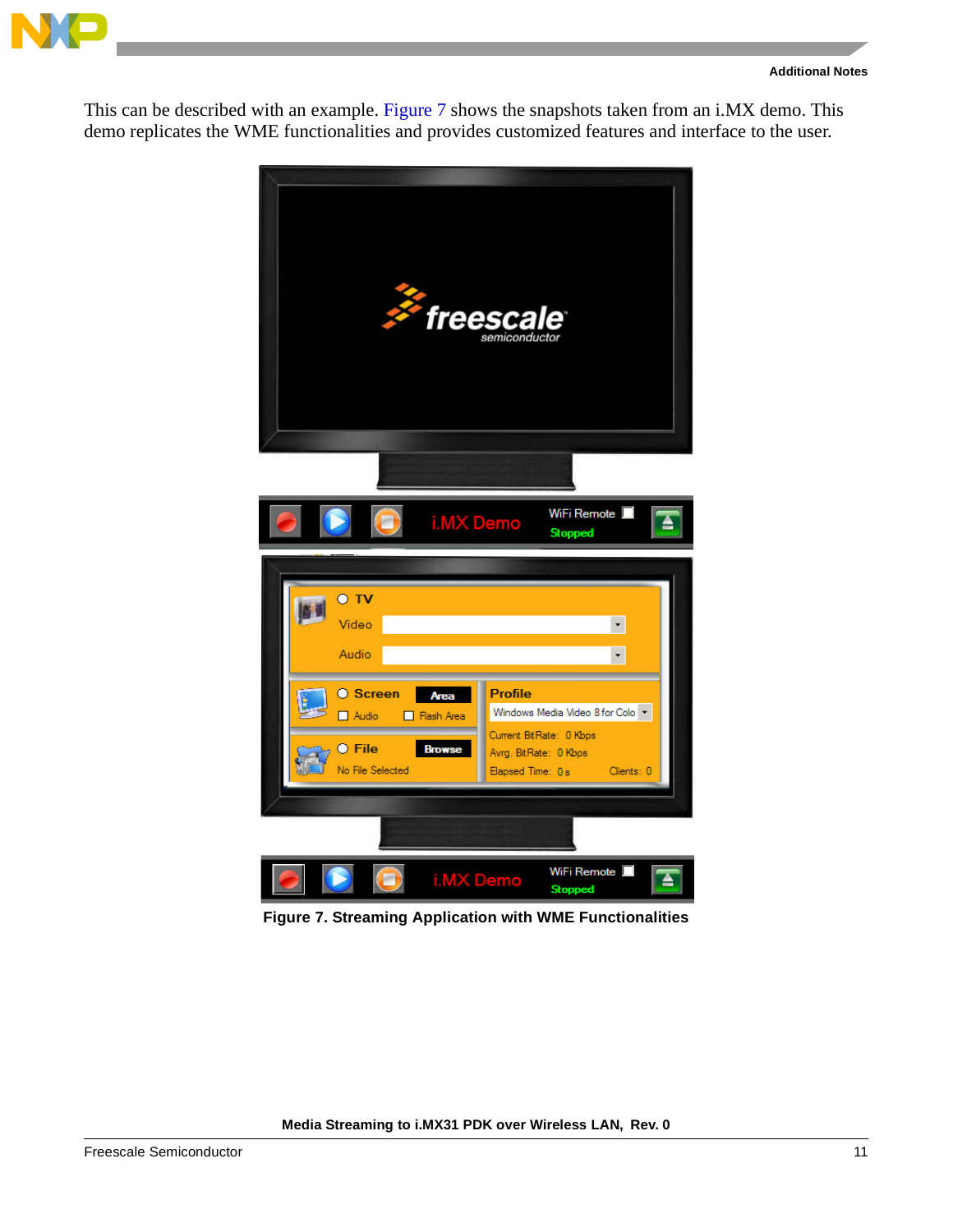

**Conclusion**



[Figure 8](#page-11-2) shows the i.MX31 PDK powered by a battery, displaying the video received from the server.

**Figure 8. i.MX31 PDK Displaying Video from Server**

### <span id="page-11-2"></span>**10 Conclusion**

The user should now be able to set up a streaming session between a Server (PC) and the i.MX31 PDK over Wireless LAN using the Microsoft WMT.

# <span id="page-11-0"></span>**11 Revision History**

<span id="page-11-1"></span>[Table 4](#page-11-1) provides a revision history for this application note.

| Rev.<br><b>Number</b> | Date    | <b>Substantive Change(s)</b> |  |  |  |  |
|-----------------------|---------|------------------------------|--|--|--|--|
|                       | 07/2010 | I Initial release.           |  |  |  |  |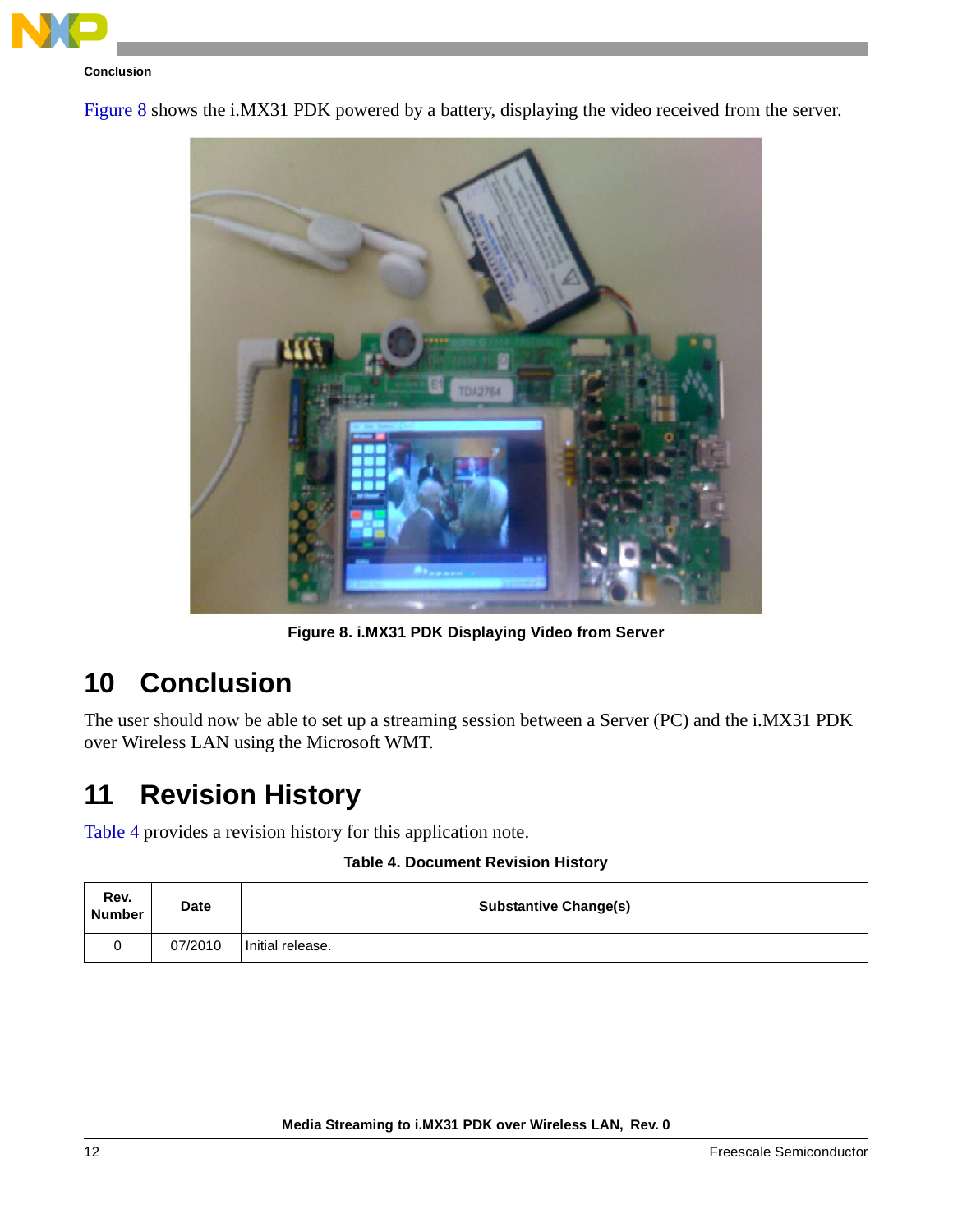

 $\overline{\phantom{a}}$ 

#### **THIS PAGE INTENTIONALLY LEFT BLANK**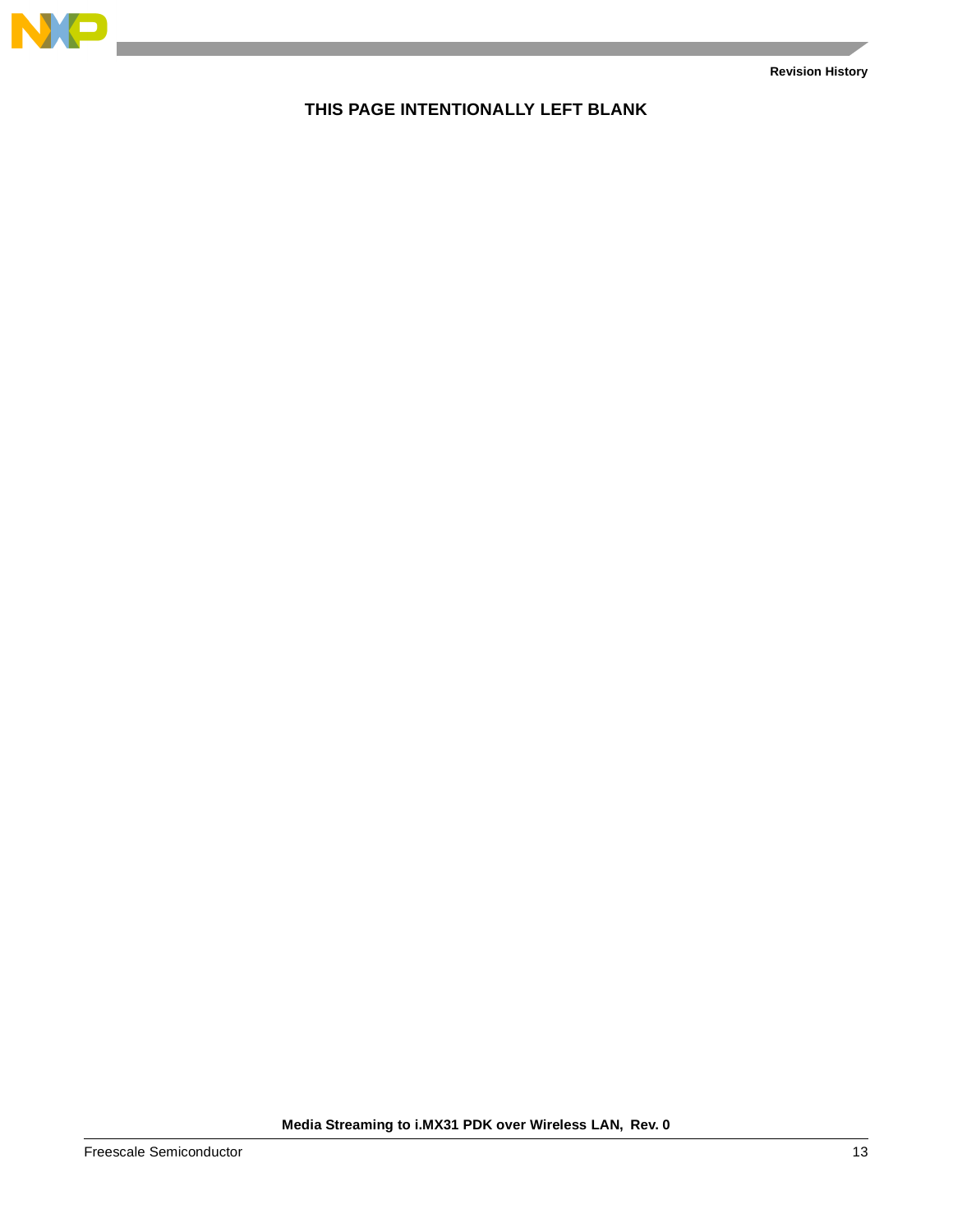

**Revision History**

### **THIS PAGE INTENTIONALLY LEFT BLANK**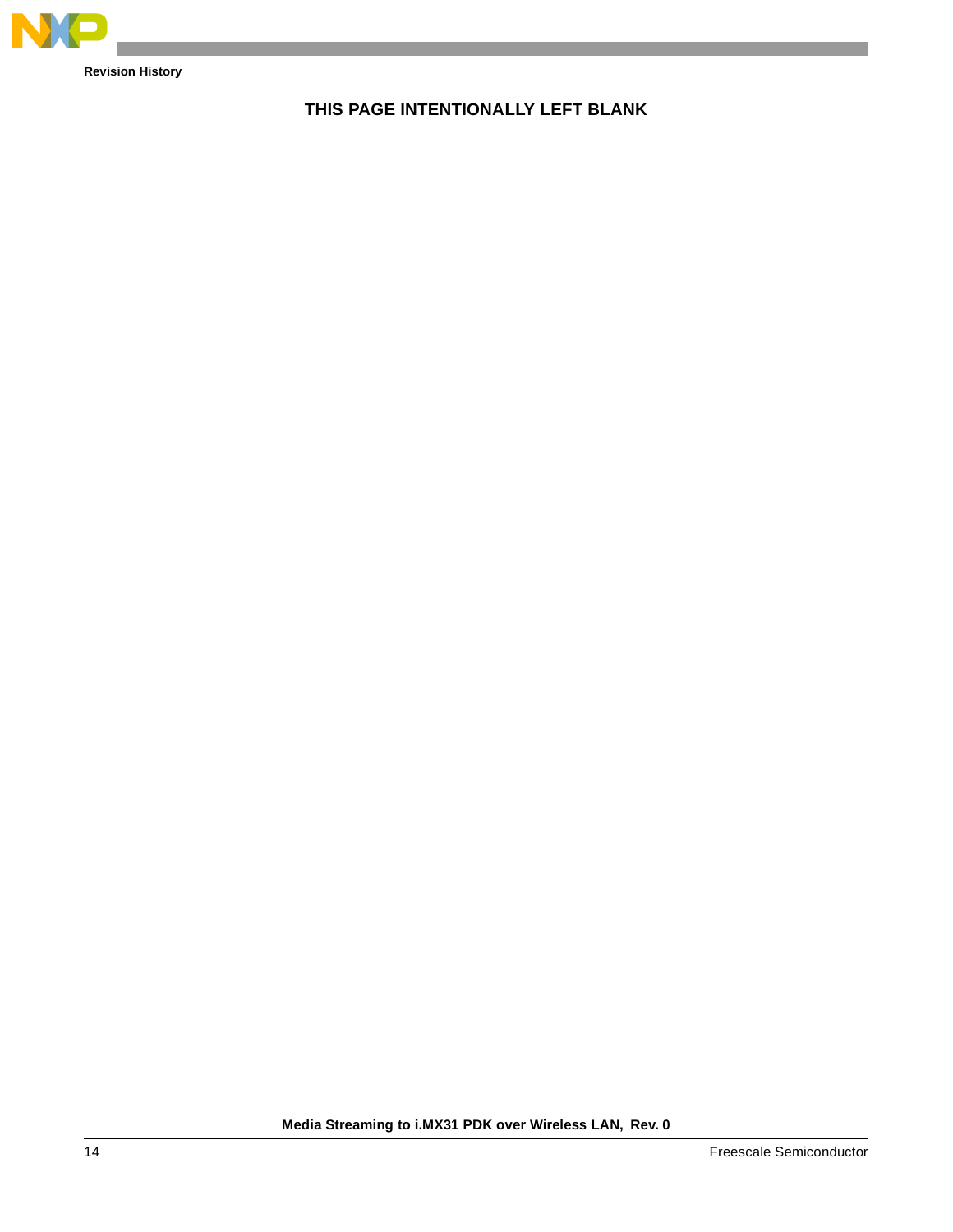

 $\overline{\phantom{a}}$ 

#### **THIS PAGE INTENTIONALLY LEFT BLANK**